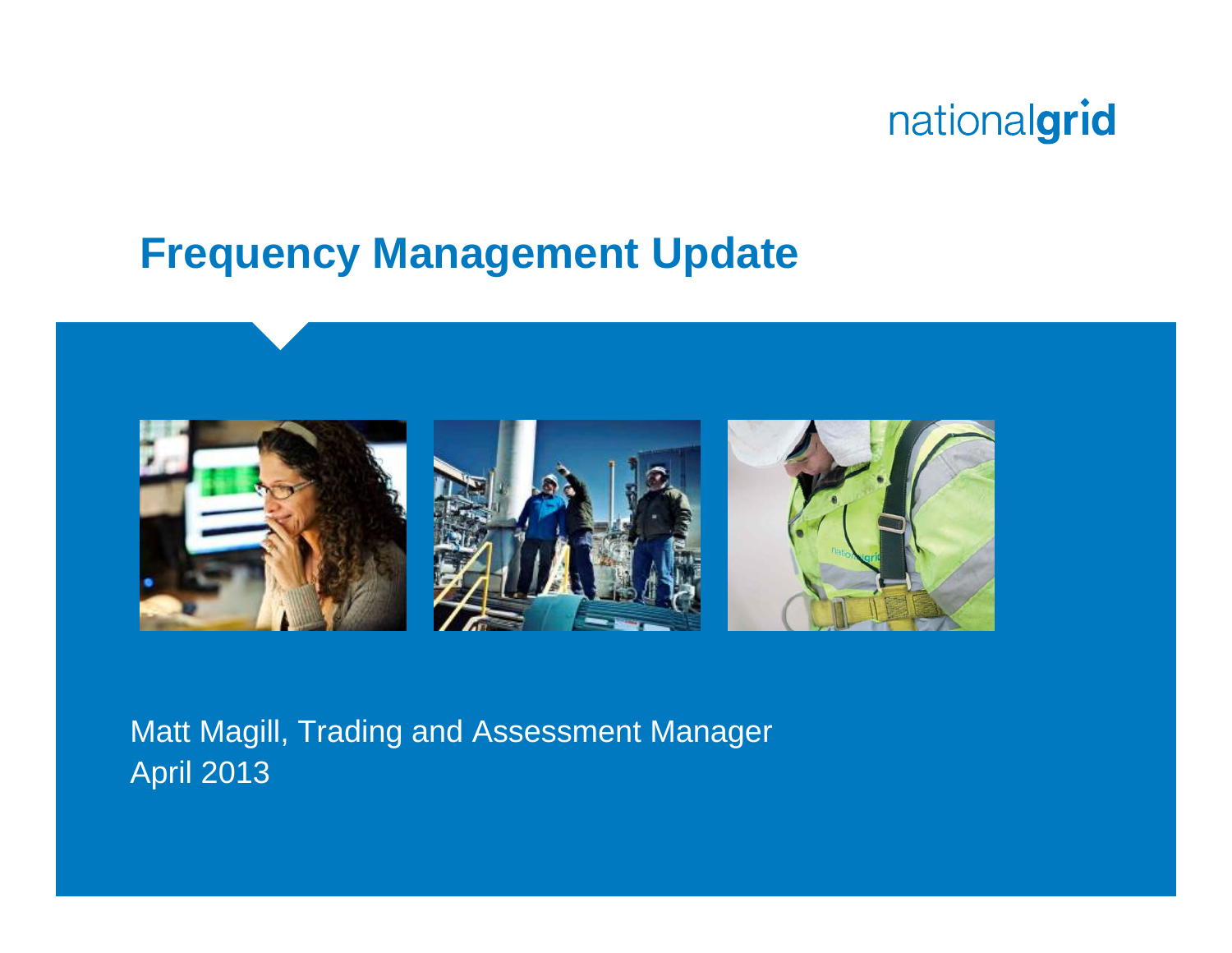#### **Downward Regulation, Inertia and Volts**



Matt Magill, Trading and Assessment Manager April 2013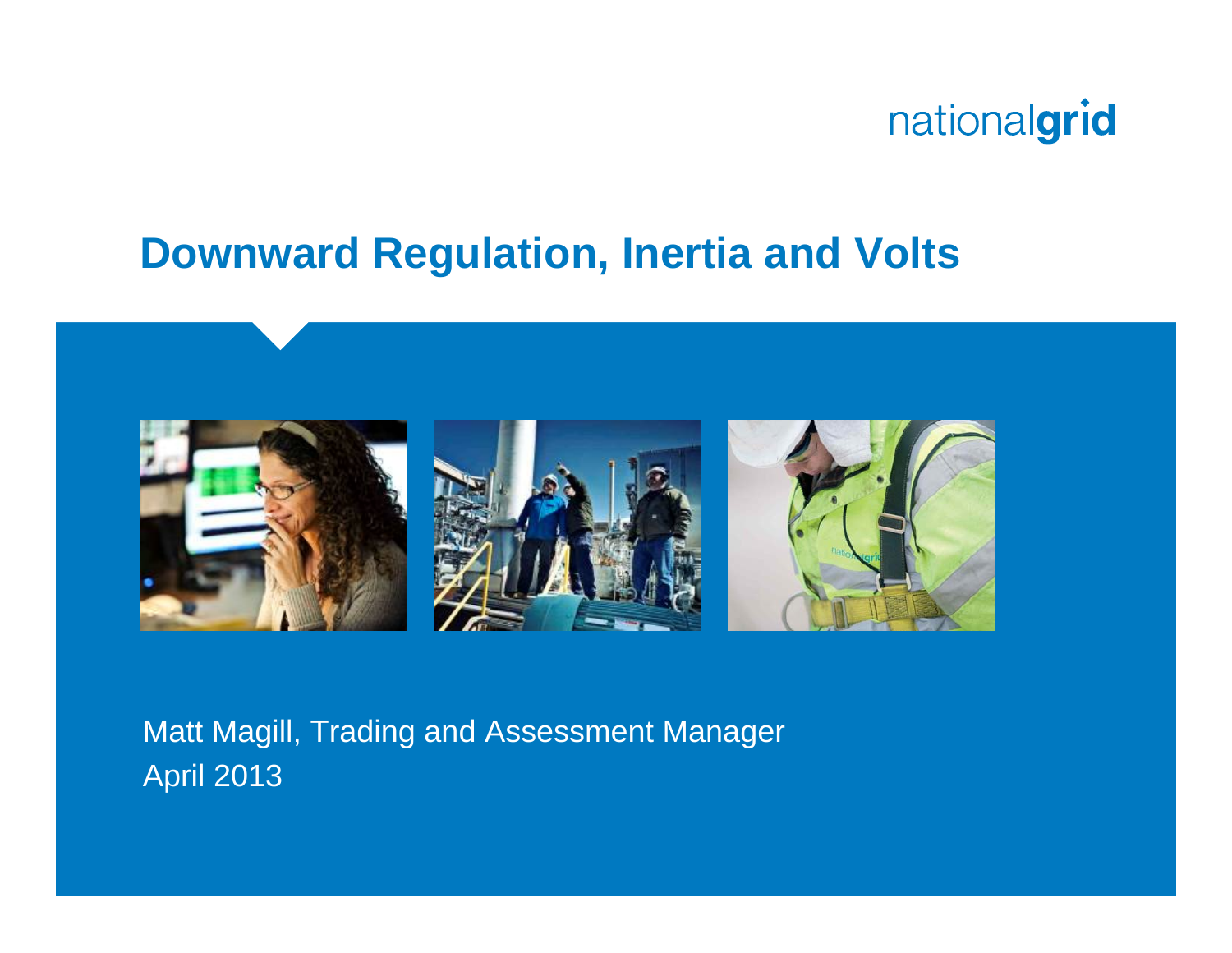#### **Tender History**

- Summer 2012
	- Specific Olympic voltage requirements
	- Southern Voltage requirements
	- Focus on downward regulation in assessment of tenders
- Summer 2013
	- Southern Voltage requirements
	- System Inertia requirements
	- **Focus on downward regulation in assessment of tenders**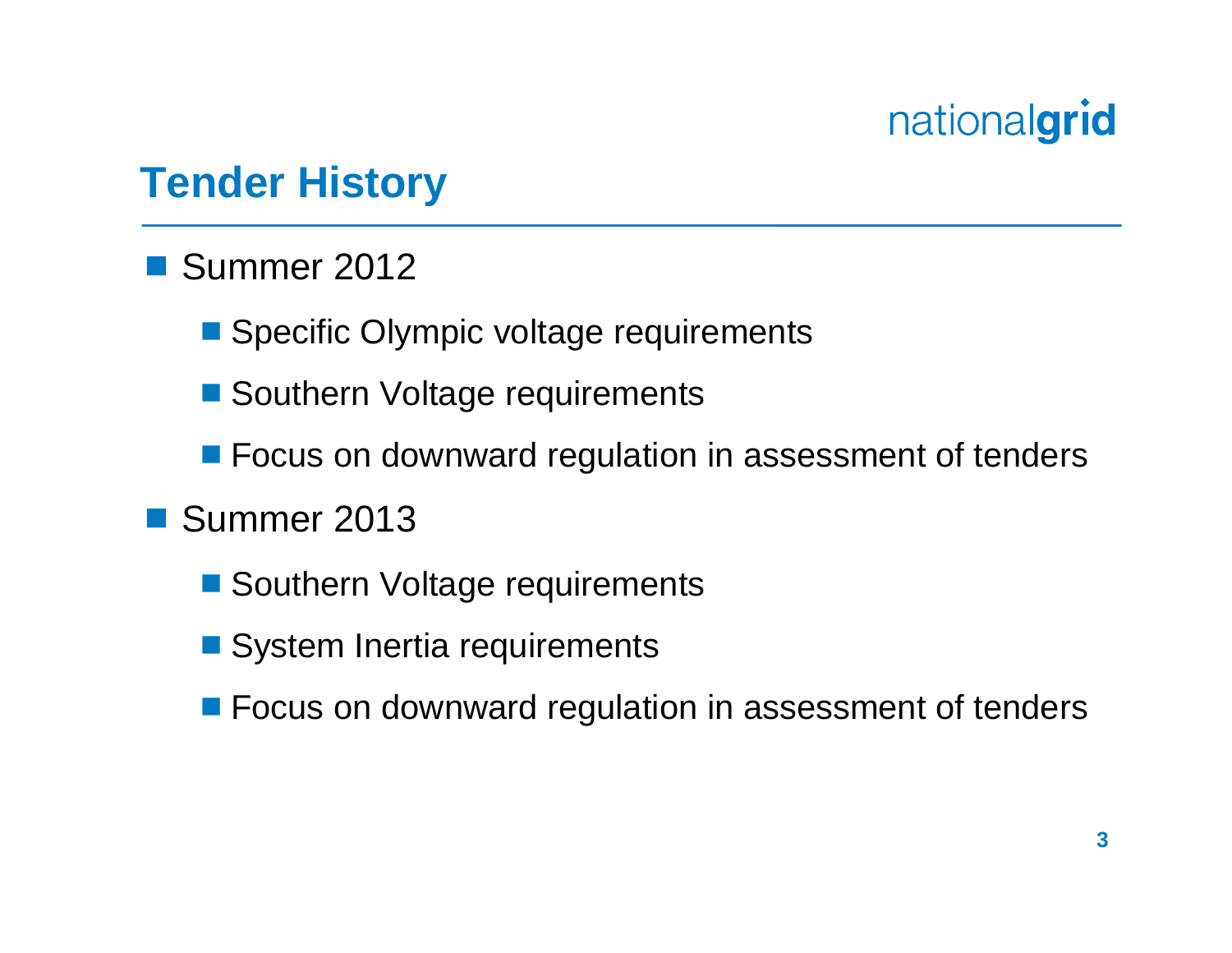#### nationalgrid **Downward Regulation, Inertia and Volts interaction**

|                            | <b>Local or System Issue</b> | <b>Resolving Actions</b>                           |
|----------------------------|------------------------------|----------------------------------------------------|
| <b>Downward Regulation</b> | <b>System</b>                | Less inflexible<br>machines                        |
| <b>System Inertia</b>      | <b>System</b>                | More rotating mass                                 |
| Voltage                    | Local                        | Machines with MVAr<br>capability in local<br>areas |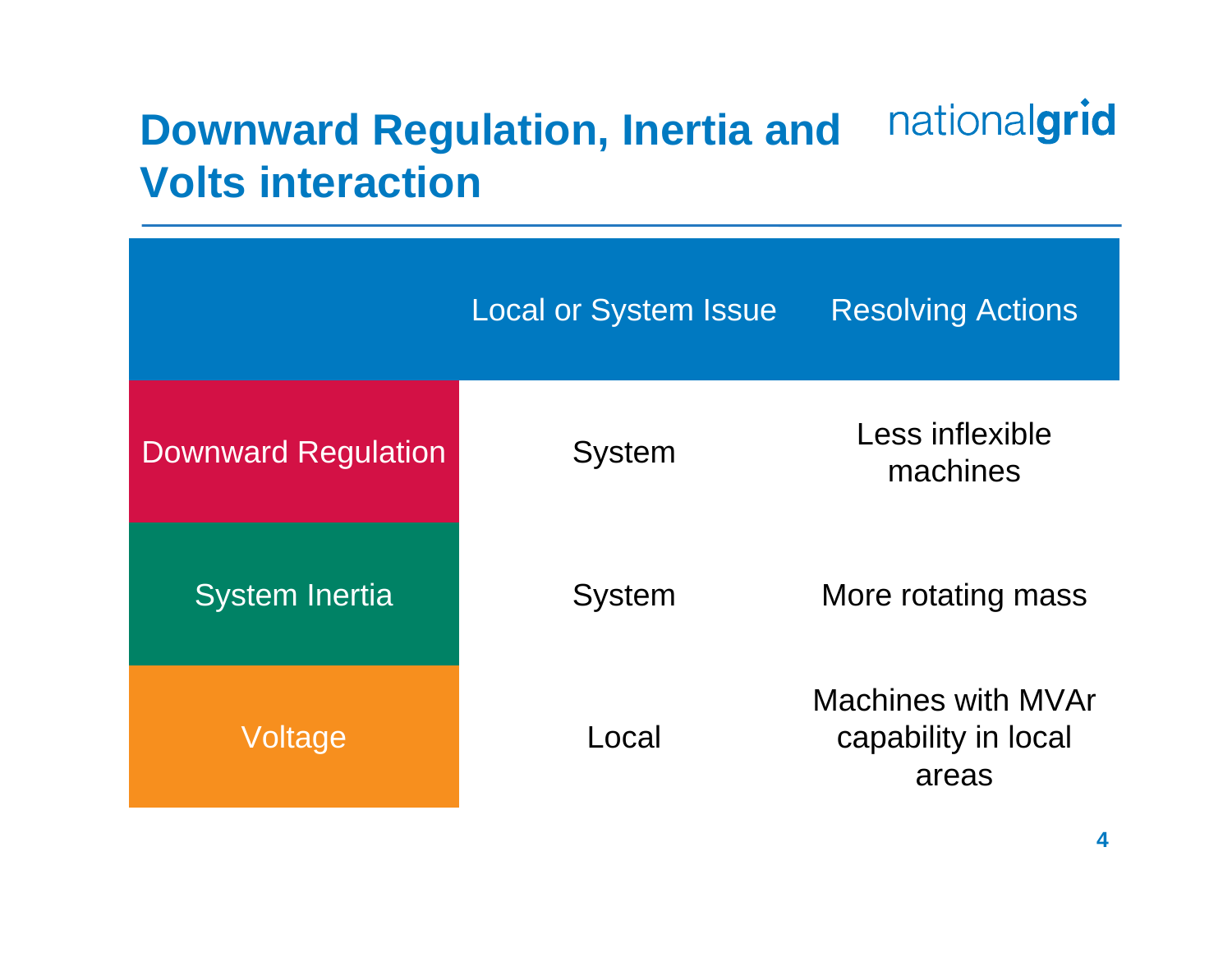## **Frequency Management - Industry Workshops**

- Open invitations issued to Workshops on "G83 and G59 Protection Requirements"
	- **London**  $25<sup>th</sup>$  April

Glasgow –  $8<sup>th</sup>$  May

- Workshops aimed at the many distributed generation stakeholders
	- Open to all interested parties
- Operational and Balancing Service Requirements updates will continue via the Operational Forum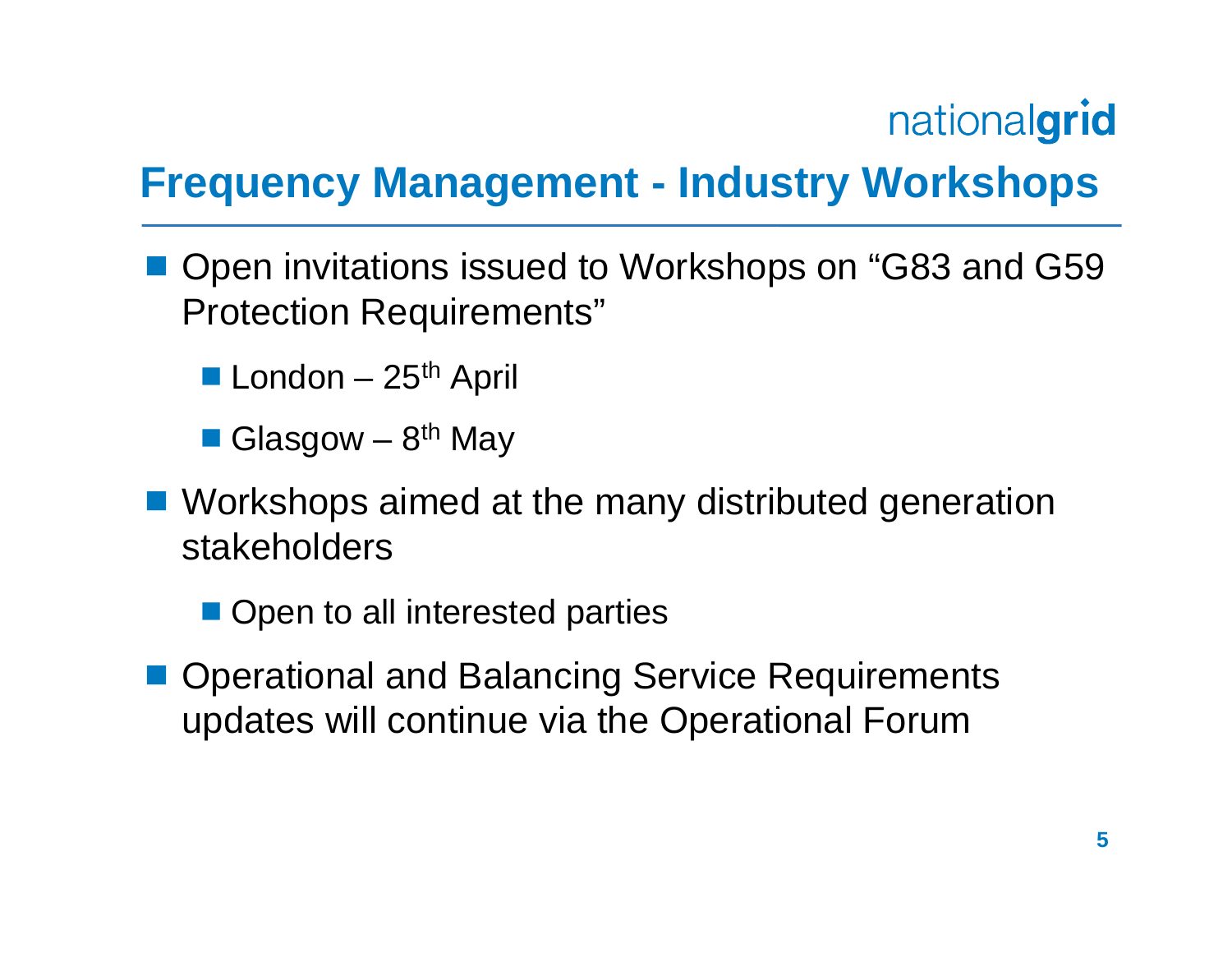#### **Commercial Assessment**



- Issues are all most prevalent overnight under high wind/import conditions
- System must be optimised to all three issues concurrently
- Internal tool has been developed which forecasts volumes and costs related to the optimisation of all three issues

**6**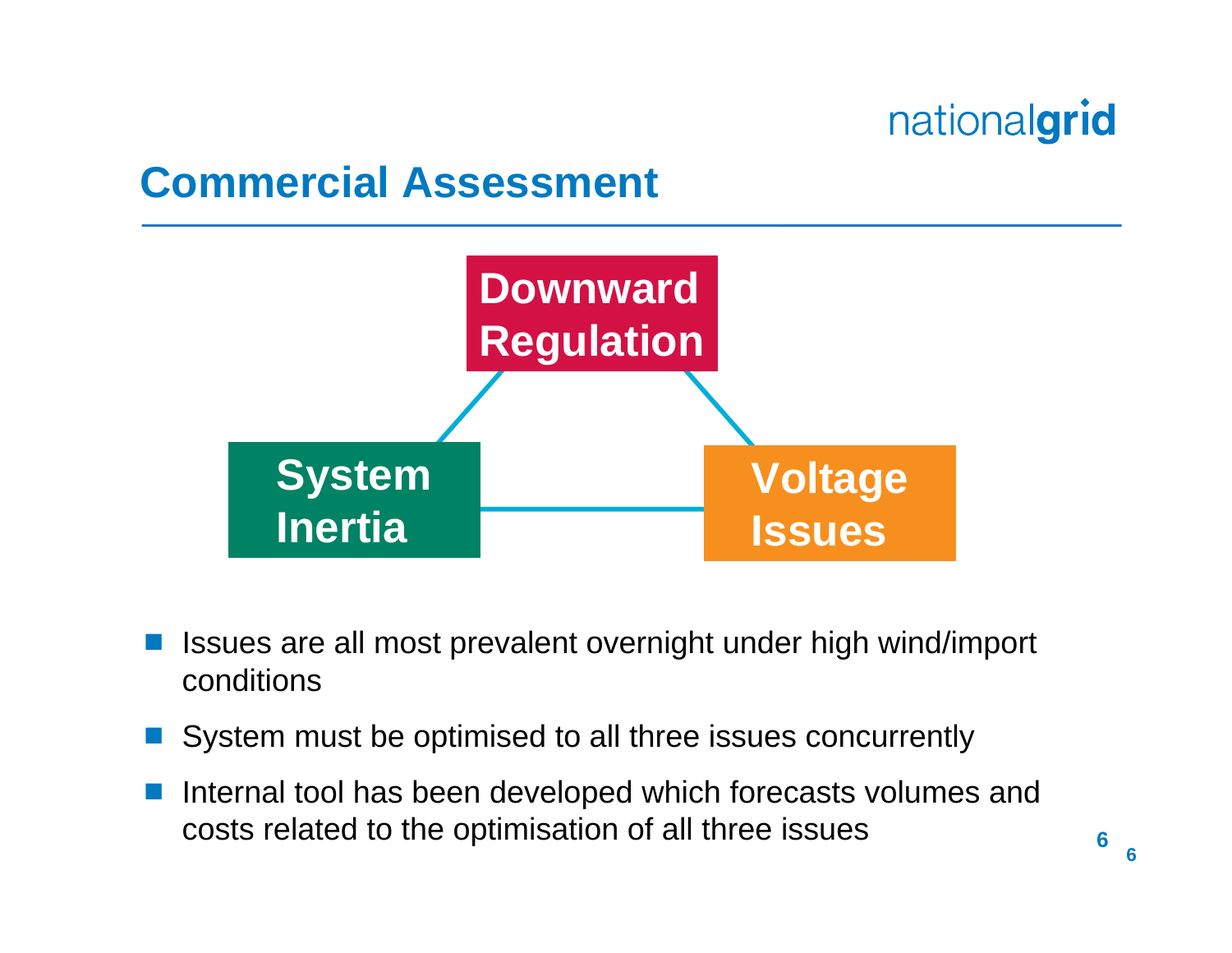### **System Voltage**

- **Service Service**  What we know
	- **Prevalent market conditions for coal as base load**
	- Resultant geographical generation mix this summer results in expected requirements for plant in
		- South East of England
		- South Coast of England
		- General Southern England
- What we don't know
	- MVAr & MW capability from non-standard operating of machines
- **Contract Contract Contract Contract Contract Contract Contract Contract Contract Contract Contract Contract Co**  Where we want it
	- Southern England, focus on South East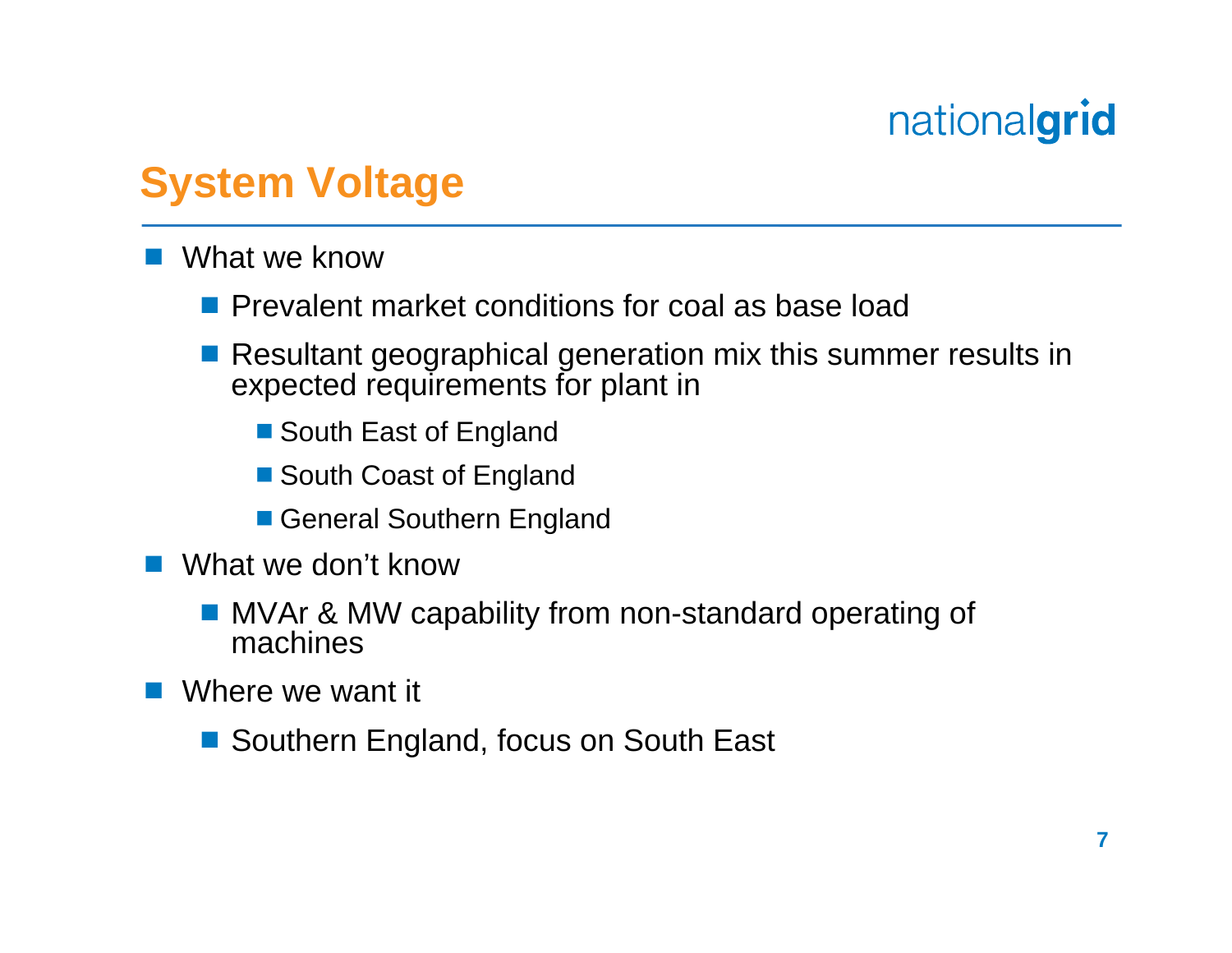### **System Inertia**

- **Service Service**  What we know
	- **If** Inertia values for all machines connected to the system in standard state
	- Overall inertia requirement to maintain frequency security standards
- **Service Service**  What we don't know
	- **Inertia values for non-standard operation that maybe available**
	- Additional inertia that may be available from additional machines
- **Service Service** Where we want it

#### $\blacksquare$  GB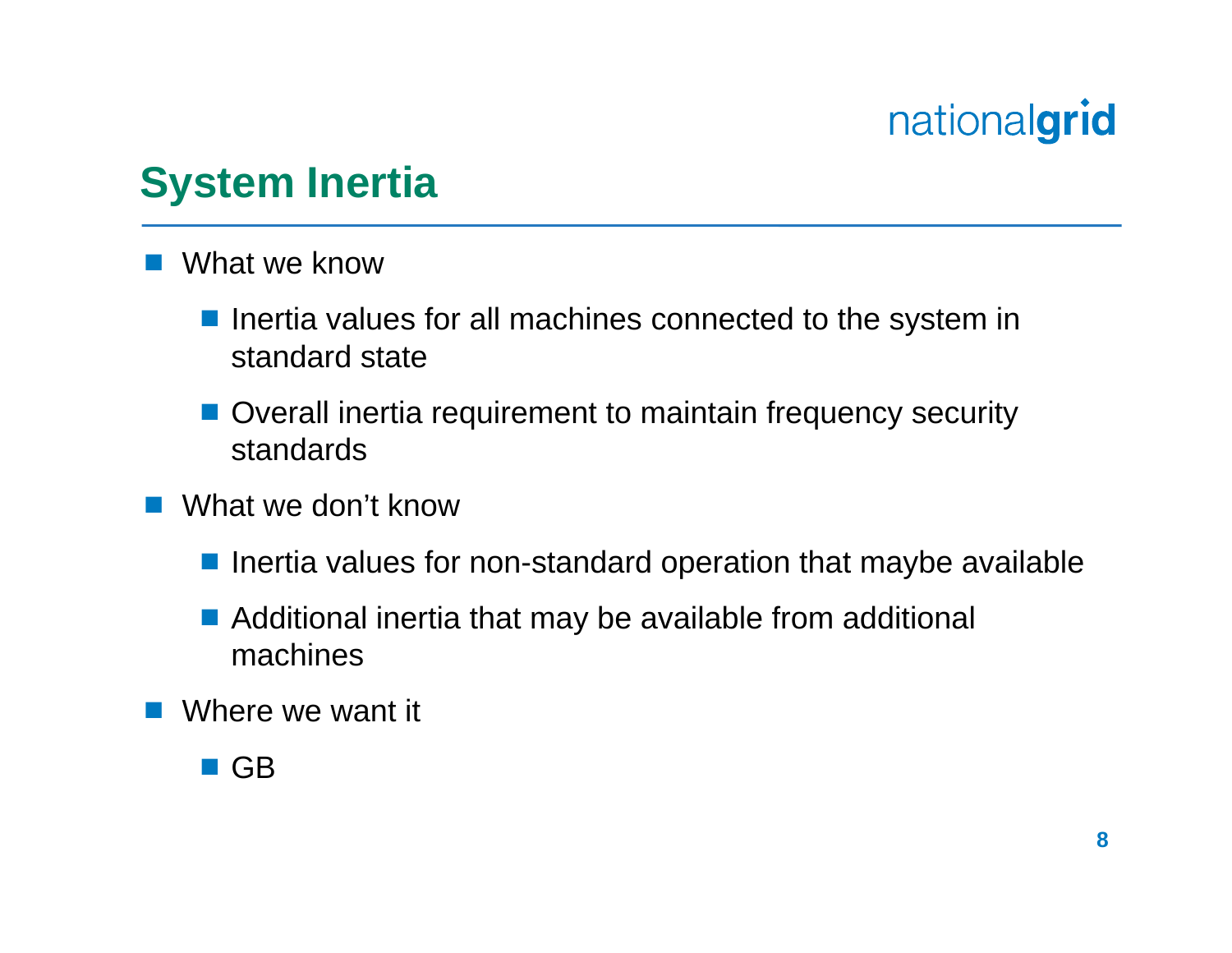#### **Downward Regulation**

- **Service Service**  What we know
	- Reserve and Response requirements to maintain frequency system security standards
	- **Service Service**  During any particular period the SELs, MELs and PNs of available units
- **Service Service**  What we don't know
	- Of any machines that are able to offer parameters outside the normal operating range during these periods
		- Whilst preferably still offering the same amount of system inertia
- Where we want it
	- $\blacksquare$  GB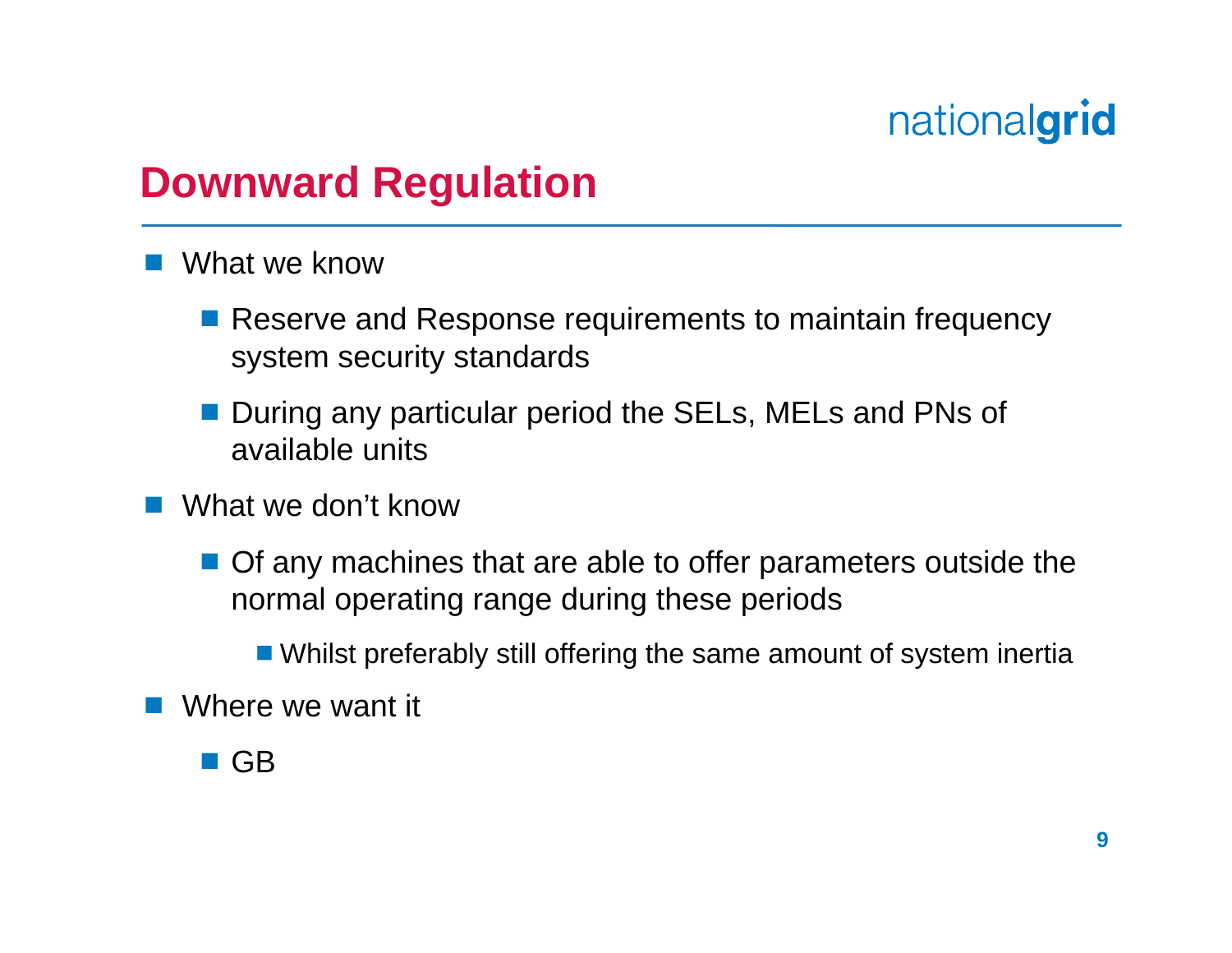#### **Tender**

- Downward Regulation, Inertia and Voltage Tender
	- **Tender to be sent out this week**
	- **First Round Submissions to be returned by 26<sup>th</sup> April**
	- Commencement beginning of June
- **Please speak to your account manager if you have any** questions
- We are also interested in talking about bi-lateral agreements for longer term inertia products